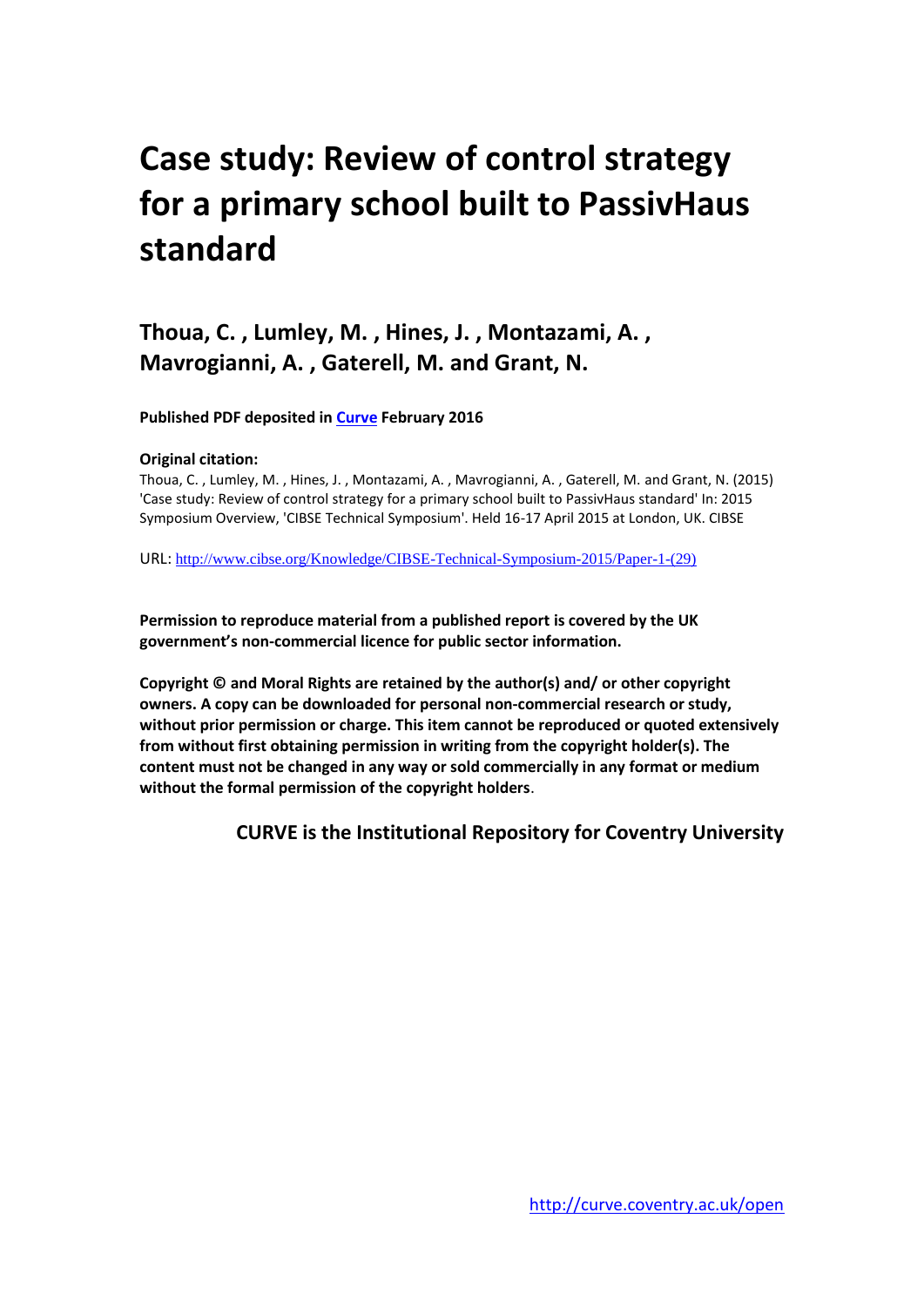CASE STUDY: REVIEW OF CONTROL STRATEGY FOR A PRIMARY SCHOOL BUILT TO PASSIVHAUS STANDARD

## AUTHORS

Chryssa Thoua<sup>1</sup>, Mark Lumley<sup>1</sup>, Jonathan Hines<sup>1</sup>, Dr Azadeh Montazami<sup>2</sup>, Dr Anna Mavrogianni<sup>3</sup>, Dr Mark Gaterell<sup>2</sup>, Nick Grant<sup>4</sup>

# CONTEXT

Patterns of occupant behaviour, user and automated controls, window operation control strategies, Building Management System (BMS) features and settings in primary schools can be responsible for a performance gap and affect the conditions of indoor learning places. The post occupancy stages of the Soft Landings framework, while costly, can help identify the often unaccounted for factors relating to the access to controls, management and maintenance and the potential requirements for changes and adjustments. Sharing lessons learnt can prove a helpful guide for the future design of building systems of control strategies of PassivHaus (PH) primary school buildings.

# AIM AND METHODOLOGY

This case study reports on the findings of an ongoing Soft Landings project, which aims at ensuring that controls and environmental strategies perform as expected and are straightforward for the occupants of a PH primary school building to understand and use. The case study investigated a series of issues regarding commissioning of components, seasonal adjustments of strategies and other factors that affect indoor environment conditions. More specifically, the evaluation of BMS settings and interface, the usability of controls and effectiveness of environmental strategies were based on an Architect-led control strategy review and evaluation workshop with representatives from the interdisciplinary design and Soft Landings team, school users and the building Facilities Manager (FM), a walkabout and sampling measurements. Evidence from a questionnaire survey and longer term monitoring of

 $\overline{a}$ 

<sup>&</sup>lt;sup>1</sup> Architype Ltd

<sup>2</sup> Coventry University

<sup>3</sup> UCL Institute for Environmental Design and Engineering (IEDE)

<sup>4</sup> Elemental Solutions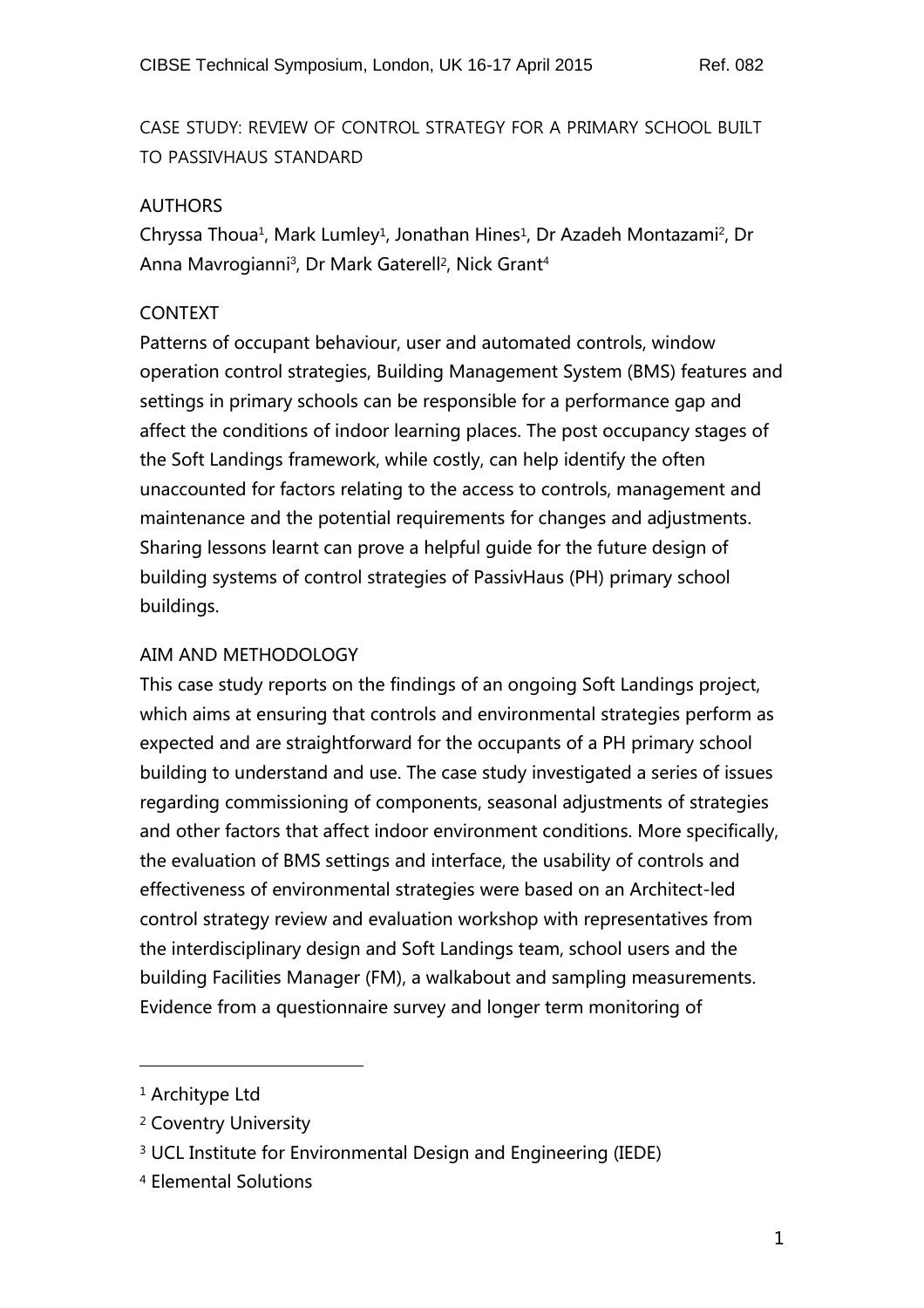conditions in selected spaces (from October 2014 to January 2015) suggested there were associations among occupant perception and behaviour patterns, BMS setpoints and indoor conditions.

### THE BUILDING

The case study primary school was occupied in December 2013. It is a 2-storey timber-frame construction, built to PassivHaus standards, hence well insulated and airtight. Classrooms, offices and other spaces are located around a double-height hub space with circulation spaces, day lit from south.

# ENVIRONMENTAL AND CONTROL STRATEGY

In winter the building has Mechanical Ventilation (MV) with heat recovery (HR). Fresh air is supplied to the classrooms and then transfers to the hubspace through sound attenuated air paths. Air is then extracted from the hub space and WCs at high level and leads to the thermal wheel, which is located in an external Air Handling Unit (AHU). MV air change rates (fan speed) are controlled based on return air  $CO<sub>2</sub>$  levels (ppm), measured in the return air duct.

In summer the building is naturally ventilated. Classrooms are equipped with manually operated windows and ventilation panels. BMS operated high-level windows are provided in the hub space and roof lights over ground floor circulation spaces at one end. The BMS operated windows are controlled based on air temperature, measured at the hub space at 1.50 m from the first floor level, as an overheating prevention mechanism.

# INITIAL EVALUATION OF STRATEGIES

The Soft Landings team became aware of indications that the environmental strategy was not ideally performing going into winter: including concerns from the occupants over thermal discomfort and draught in a number of classrooms and the ground floor hub-space and also randomly opening highlevel windows. The school FM and Headteacher were concerned about their level of understanding and options regarding the building controls and systems. The investigation of a variety of factors believed to cause the above concerns was discussed along with a number of interventions.

### INTERVENTIONS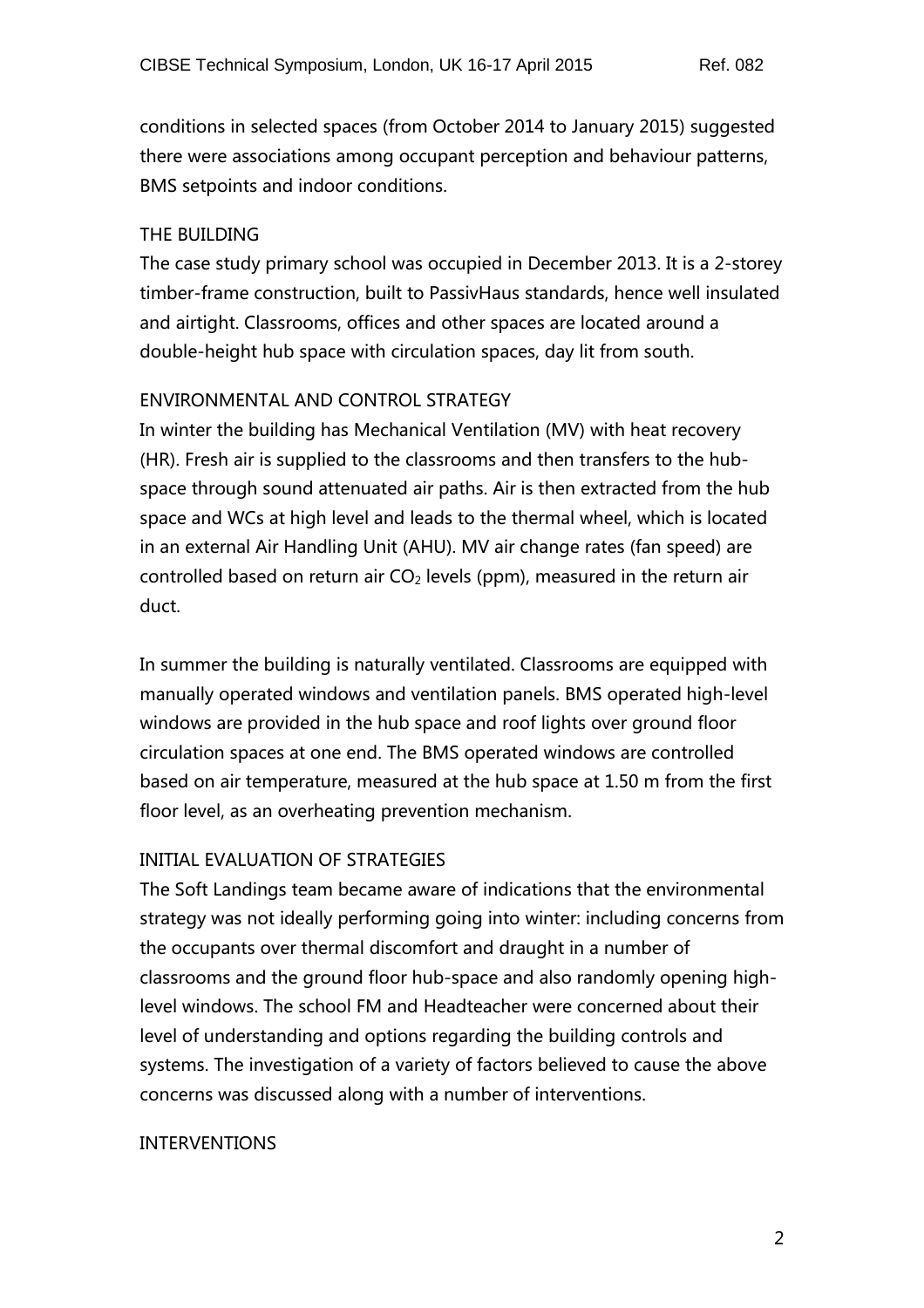A number of proposed interventions, their implications and outcomes, are presented here.

#### REVIEW OF BMS SETPOINTS

Investigations found that BMS setpoint values and settings that control indoor air temperature, and air change rates need to be adjusted during the first year of occupancy according to occupants requirements, actual sensor locations and delivered systems. In this case, the relationships between the various points were incorrectly scripted, often causing conflicts between systems with an impact on performance. For instance, the  $CO<sub>2</sub>$  concentration sensor that controlled the MV air change rates was incorrectly placed resulting in an underestimation of  $CO<sub>2</sub>$  concentration. Longer term monitoring of  $CO<sub>2</sub>$  levels in the classrooms was useful to decide if adjusting the setpoint or relocating the sensor would be an improvement. Another example is that the imbalance in the AHU that caused low supply air temperatures was attributed to a BMS setting relating to the extract damper of the hub space. The building users and FM were understandably not able to spot this problem.

### AUTOMATIC CONTROL OF NATURAL VENTILATION

Building users perceived high-level window operation in the hub space as random and "opening when not needed", and associated them with draught and cold sensation on the ground floor and classrooms. This indicated that there was a possible requirement to increase the overheating threshold that triggers window opening (initially at 24 °C = normal room temperature + 2 °C). This could be also associated with the sensor location and stratification in the double height hub space. It also pointed out that override provision was problematic in terms of effectiveness as not transparent for users.

An alternative strategy was proposed. This included manual operation of highlevel windows by setting a much higher overheating threshold, to allow natural ventilation on demand. However, occupant controlled windows outside the classrooms can be easily forgotten leading to a slow response to overheating. As window operation in the hub space becomes more dependent on occupant preferences it is essential that the building user guide explain override switches and training be provided. In this case, increasing the occupants' level of control may increase overheating risk. Monitoring of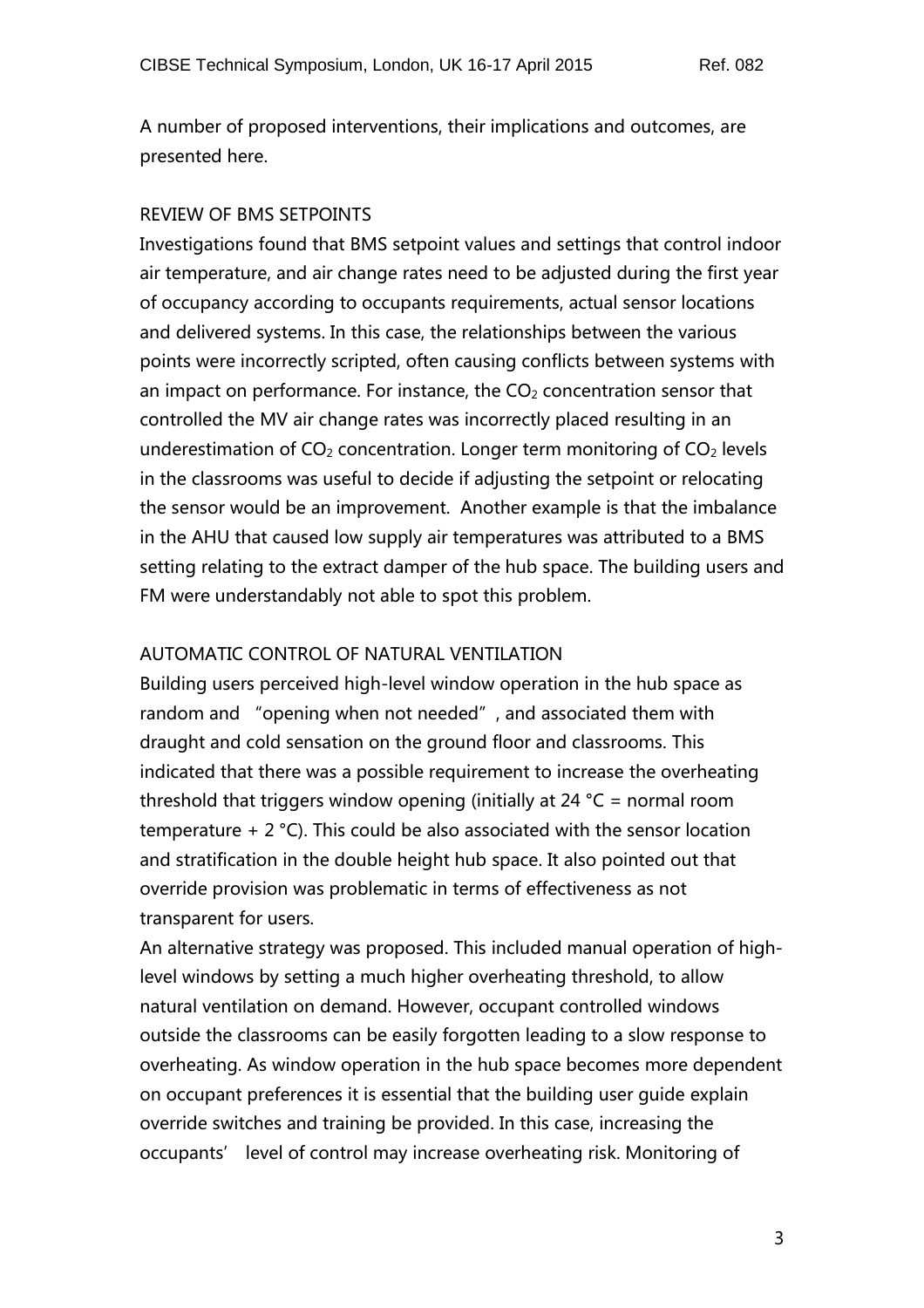indoor temperatures was employed to investigate how the vertical difference between high-level windows in the hub space and classroom floor level affected thermal comfort, while draught discomfort was higher in the ground floor classrooms. The questionnaire survey suggested a connection between the classroom door being left open and average air temperatures during occupied hours.

#### SUMMER MODE VENTILATION STRATEGY

The manually operated natural ventilation strategy for summer means that classrooms rely on teachers opening windows to maintain the recommended CO<sup>2</sup> levels. This strategy has been found to greatly depend on teachers' awareness. In order to raise awareness, training and/or window opening "traffic-light" systems in the classrooms are required. During the first summer of the school's operation, a hybrid ventilation strategy was employed for summer, further reducing  $CO<sub>2</sub>$  concentration levels in classrooms and increasing airflow for cooling. Keeping the MV running in summer has the additional benefits of simplicity, of the transition between seasonal modes, control-wise, with a small cost implication. Hybrid ventilation ensures adequate air change rates without compromising other aspects of classroom conditions (e.g. noise from open windows) while avoiding the ingress of outdoor pollutants through open windows.

#### OCCUPANT AND FACILITIES MANAGER TRAINING

Concerns about building users lack of understanding of the controls and how systems are supposed to work are not uncommon in buildings, especially within the first year of occupancy. The systems were reviewed having the end user in mind. Proposed interventions include producing and making available a non-technical user guide, to be developed in cooperation with the school user representative (the headteacher) in order to ensure it covers all the required areas, it is clear and usable, available in print and electronic form and to be accessible on the BMS site. User training sessions at an early stage were found to be necessary. Developing an up-to-date user guide (among the first to be produced for PH schools) with the facilities manager and building users will also represent progression with regard to simplification of the control protocols and defining of necessary levels of user intervention and understanding of the installed systems.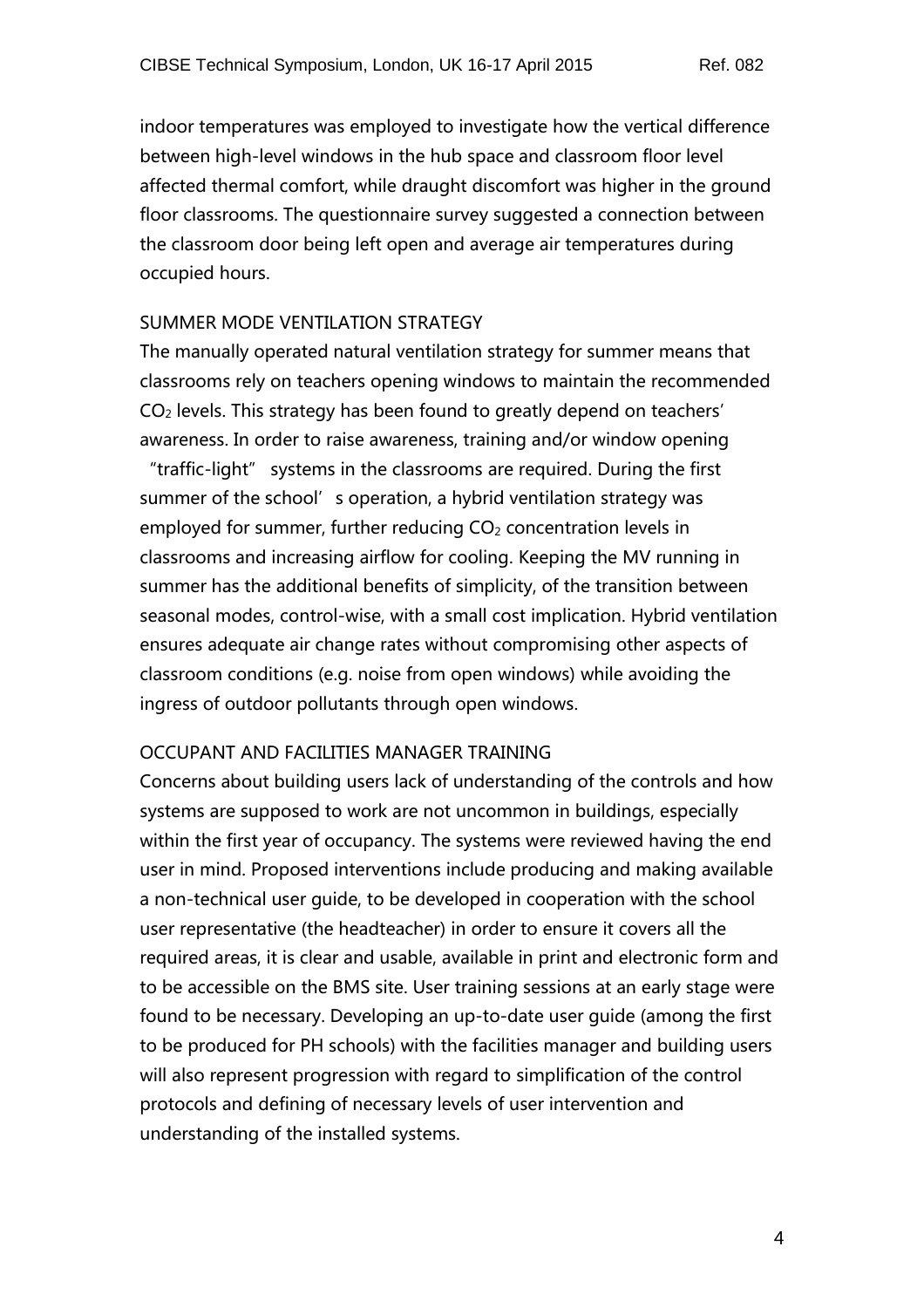Other measures to ensure that the systems and controls are transparent to the users include: a) labeling components, such as BMS sensors and switches, b) ensuring override buttons are well-located and self-explanatory, c) the BMS interface is usable on a non-technical level too, with only necessary information. At a later stage, the case study suggested using up-to-date technology e.g. mobile applications and graphics to make the BMS interface friendlier, as this could significantly improve users willingness to learn and be involved. Because of the complexity of controls, the building facilities manager, is an integral part of the building operation. Relying on FM and user training for a building to perform to expectations needs careful consideration while ensuring the school has access to support for troubleshooting.

#### **CONCLUSIONS**

This case study showed a BMS can be too complex for the building facilities manager of a primary school building in the UK and occupants of a primary school; leading to a sense of limited control and lack of understanding of how everything works, and eventually to occupant dissatisfaction. The employed control strategy needs to be within the school's capability to comprehend and manage. Taking into consideration the need for investing in user and FM training, optimization of the usability of the interface, fine tuning of systems and technical support contracts. Proposed adjustments include further restricting the use of actuators, even in circulation spaces. Inside the classrooms, where actuators were avoided, systems that recommend (instead of taking over) the correct use of manually openable windows and vents are considered. It can be concluded that more basic controls with less automation should be employed in the future. Problems with the BMS operation relate to rushing through the end of the construction period. Lessons learnt at the post occupancy stages of Soft Landings in this case study could be taken into consideration at early and handover stages in similar future projects.

#### ACKNOWLEDGMENTS

Part of the monitoring and questionnaire survey data that support this case study were obtained thanks to a Knowledge Exchange and Enterprise Network (KEEN) research project, between Coventry University and Architype, led by the University of Wolverhampton, and funded by Architype Ltd and the European Regional Development Fund (ERDF). Also, this study would not have